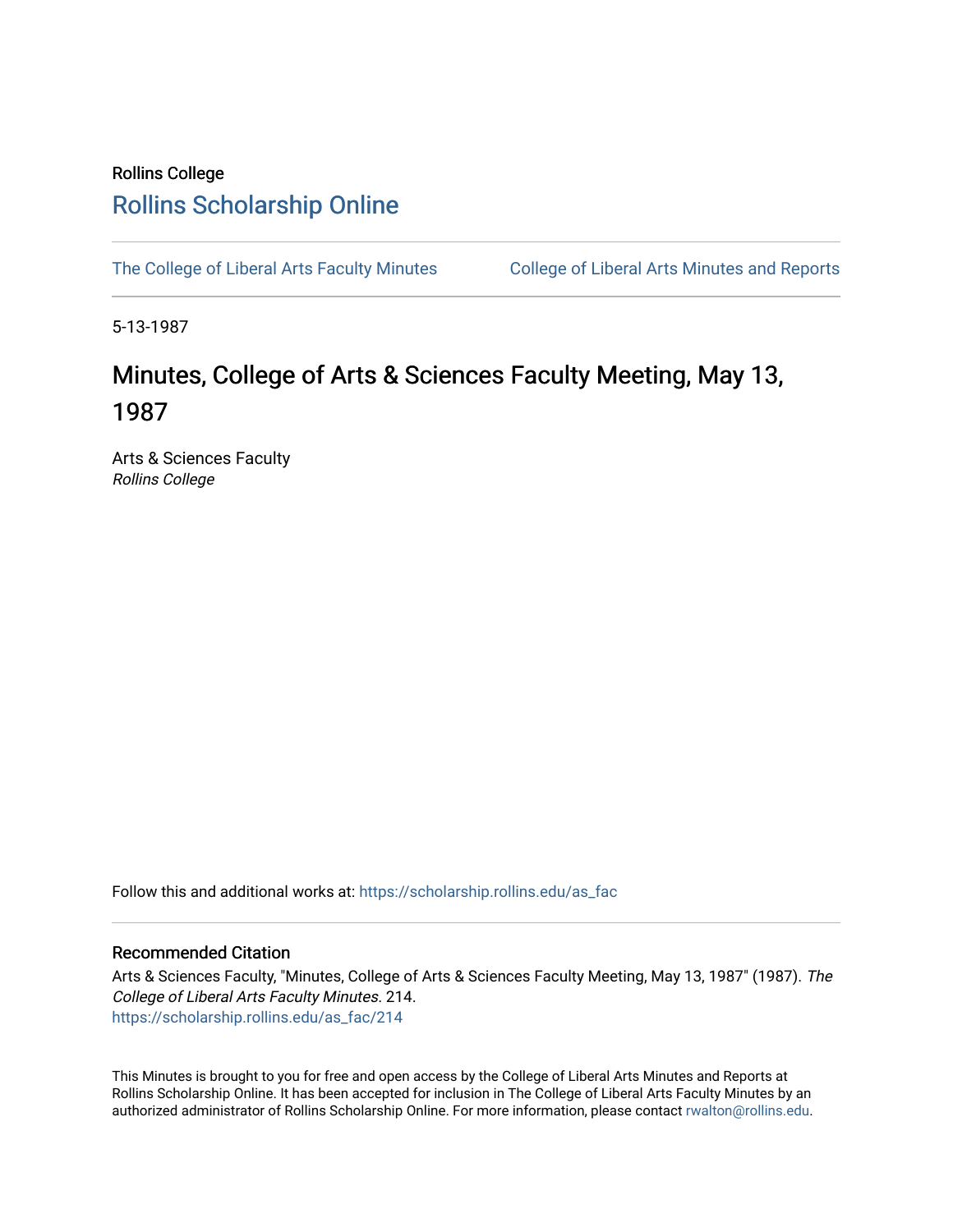#### Memorandum

From: James W. Small, Chair of the Faculty

To: Faculty of the College, Archives

Subject: Agenda for the May 13, 1987 Faculty Meeting.<br>begin at  $2:30$  pm in the Crummer Auditorium. The meeting will Note the time Change.

**Agenda** 

I. Call to Order

II. Approval of Minutes of the April 29, 1987 meeting.

III. Old Business<br>a. Facul

Faculty Elections

Intercollegiate Athletics (vote for 2):

Larry Cotanche Maurice O'Sullivan

Nominating Committee (vote for 2):

Tom Cooke Linda Glennon Linda De Ture

Campus Life Committee (1):

Karl Peters Nancy Decker

Special Programs Committee:

Humanities: Ruth Mesavage, Sylvia Reynolds Social Sciences: Marilyn Stewart

Continuing Education Committee

Expressive Arts: Steve Neilson

- b.
- c.
- d. Faculty Load Policy (continued, see last month's agenda) Finals Week Policy (April Meeting Agenda) Florida Interacademic Consortium Proposal (April Agenda):

Be it resolved that the faculty approve the establishment of a Florida Interacademic Consortium and assume responsibility (through the relevant committees and departments) for curriculum, personnel (selection of faculty and students) and programmatic oversight.

III. New Business

£ţ

- a. African/Afro-American Studies Minor (from Curriculum Committee, attached).<br>b. Motion on KA fraternity (from Campus Life Committee, attached).
- 
- IV. Committee Reports (as necessary)
- V. Reports from Administrators
- VI. Adjournment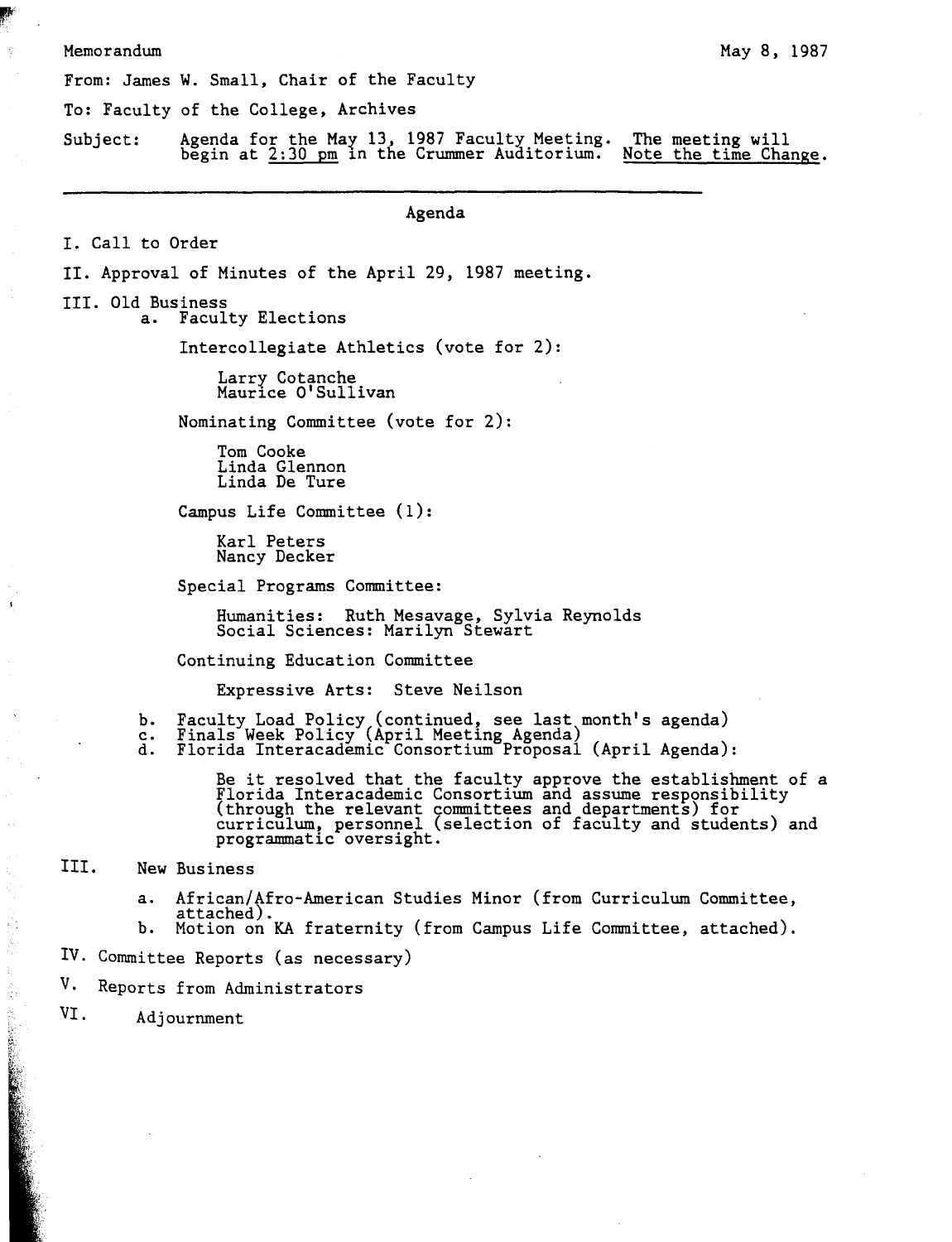$\epsilon$ <sub>memorandum</sub> **ROLLINS** COLLEGE

 $_{\text{From}}$  R A. Lima, Coordinator of Af./Af.-Am. Studies Minomate April 28, 1987 J. Small, Chair of the Faculty

**Copies To** Curriculum Committee/Members of the Af./Af.-Am. Advisory Committee Steering Committee

Subject African/Afro-American Studies Minor

Students who elect the interdisciplinary minor in African/Afro-American Studies are required to take  $e$ ight  $(8)$  courses from a number of departments such as Anthropology, Economics, English, Foreign Languages, History, Music, Philosophy/Religion, Sociology and Theater/Dance/Communications. The sequence of the distribution of the eight courses is as follows:

Core Courses (J):

- 1) AN 262 (Anthropology of Africa)
- 2) H 247 (Race in America) or H \*\*\* (The Black Experience)

3) One Literature course that deals with African **or** Afro-

American Literature (in the English or Foreign Languages departmer (This course must be approved by the Af./Af.-Am. Advisory Committe Electives (4):

All four (4) electives must deal with some aspect of African/ Afro-American literature, culture, history, religion, politics, etc.,and must be approved by the Af./Af.-Am. Advisory Committee. Moreover, three (J) of these electives must be on the 300- and/or 400-level.

Independent Study (1):

AF 399 or AF 499 (An independent study course must be taken during the student's Junior or Senior year, and the course must be appro\ by the Af./Af.-Am. Advisory Committee)

((NOTE: the Literature courses and the Electives that fulfill the requirement for this interdisciplinary minor will be noted in the Schedule of Classes publication each semester and Winter term.)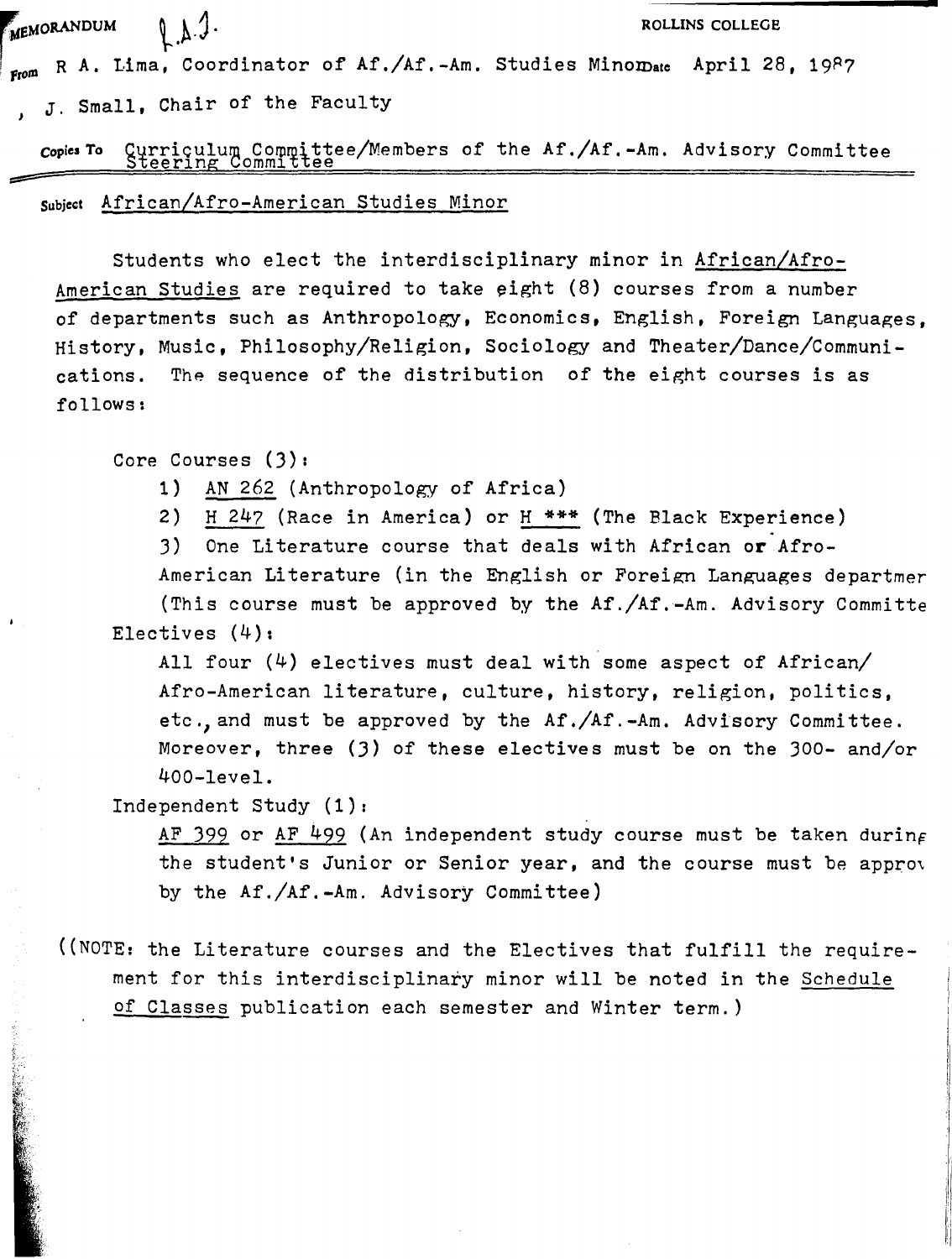TO: *Jim* Small Chair, Steering Committee

FROM: Rick Foglesong Chair, Campus Life Committee

DATE: May 8, 1987

**RE:** Future of Kappa Alpha Fraternity

As you know, a petition signed by fifty-five colleagues requesting that the charter of Kappa Alpha fraternity be returned was sent to the Campus Life Committee (CLC). I write to report on the CLC's actions and to offer two motions for our next faculty meeting. Because I was not able to report on these matters at the last faculty meeting, it may be appropriate to include this memo along with the accompanying motions *in* the packet for our next meeting.

There have been several accusations against Kappa Alpha this year. One concerned the arrest of a group of KAs at Daytona Beach Speedway after they entered the grounds without paying, apparently by scaling a fence, an act that purportedly<br>represented the continuation of a fraternity tradition. Next represented the continuation of a fraternity tradition. there were allegations--thus far unproven--that KAs were responsible for the disappearance of stqcks of undistributed Sandspurs that contained a letter unflattering to the chapter. More recently, allegations were made that the fraternity engaged in hazing in having pledges shave the initials "KA" into their hair, although the Inter-Fraternity Council ruled that this headshaving was not coerced and therefore did not constitute hazing. In addition, residents of McKean Hall have complained about excessive noise made by KAs, who are housed *in* the basement of McKean.

My perception *is* that what troubles faculty *is* not these particular actions--alleged and otherwise--but rather that they appear to represent the continuation of a long history of misbehavior. The sense seems to be that, especially after being allowed off suspension most recently in 1983, the fraternity was on a kind of "parole"--and that the terms of that parole have now been violated.

Acting in response to the faculty petition, the CLC met to discuss complaints against KA on April 23. At that meeting, Dean Watkins informed the committee that the KA national fraternity had tentatively agreed to suspend their Rollins chapter for at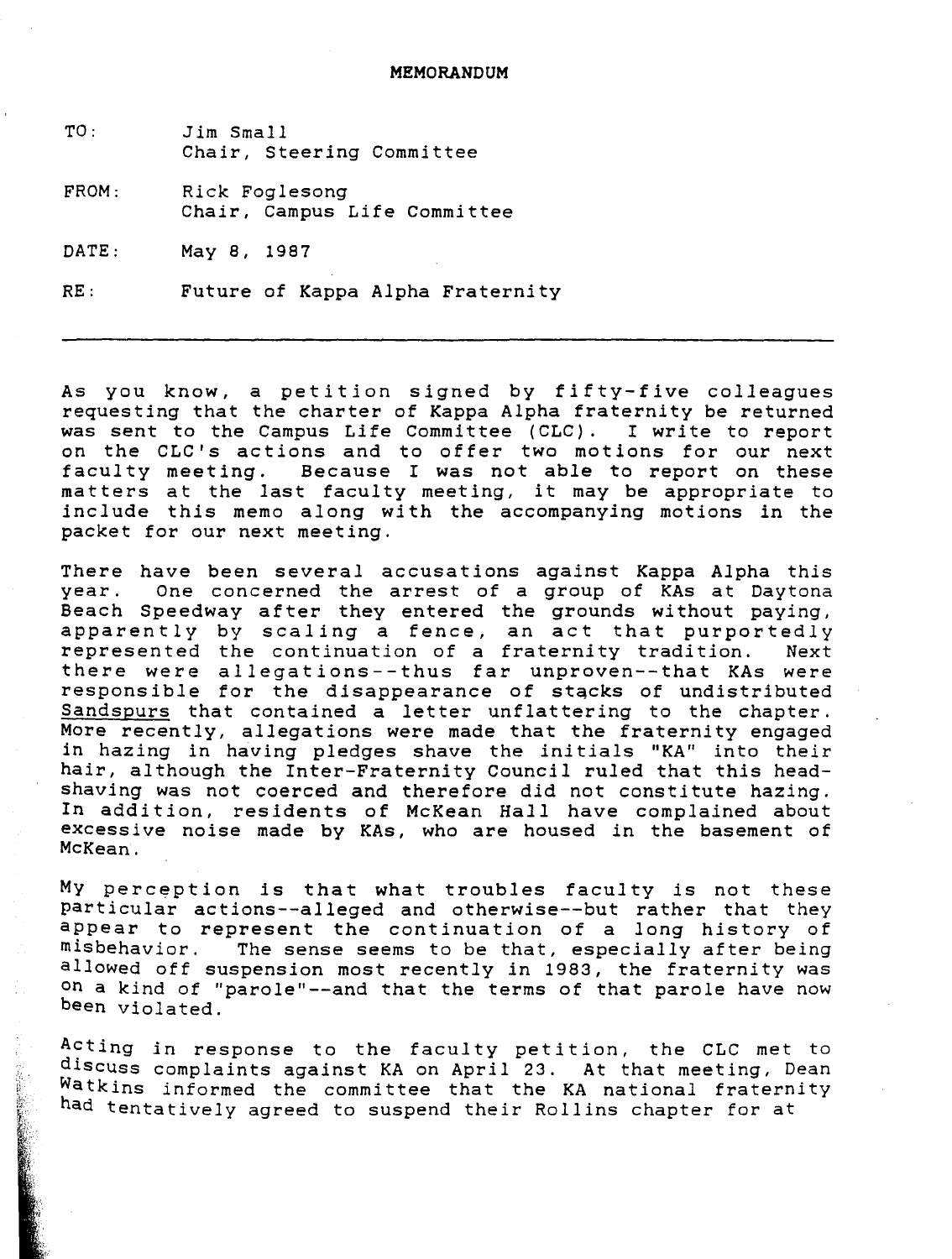least one year, commencing at the end of this academic year. Their tentative decision was the result of conversations between ness conceive accident the secare of conceivations concent traveling representative, who had been on campus that week, and their national president on the other. As related by Dean Watkins, KA national's own stipulations for the suspension were as follows:

1. It would take effect at the end of this academic year.

2. The local fraternity would not exist in any form for the following year. KA national would not want former chapter members to wear their pins, insignia, etc.; to live together; to have social functions; or to participate in intramurals.

3. **A KA** alumni committee would be formed in the summer of 1988 to oversee reinstitution of the Rollins chapter.

4. They would like to have a resident assistant, perhaps a KA alumnus attending the Crummer School or UCF, to live with the chapter during 1988-89, assuming the chapter was r~instated by the national fraternity.

I believe the faculty and administration members of the CLC all regarded this as good news. Even if, as seems to be the case, the national fraternity sees the suspension as a means of ultimately retaining a chapter at Rollins, their proposed action represents a kind of moral victory in the conflict over standards of conduct between the faculty and administration on the one side and our KA chapter on the other. The CLC was concerned, however, that KA national's proposed action not undermine the integrity and autonomy of the College's own review processes. We therefore adopted the following four-part motion:

1. KA national should understand that any decision by them to reinstate the charter of their Rollins chapter would not be the same as a decision by the College to reinstate KA in college housing.

2. We would provide the national fraternity with a copy of the faculty-approved criteria used by the CLC in evaluating housing proposals.

3. We would conduct a fair and impartial review of KA's history at Rollins in October 1987 and recommend to KA national whether we believe it *is* in their interest and the College's interest for them to pursue an effort to reinstate the charter of their Rollins chapter.

4. If KA national decided against suspending the charter of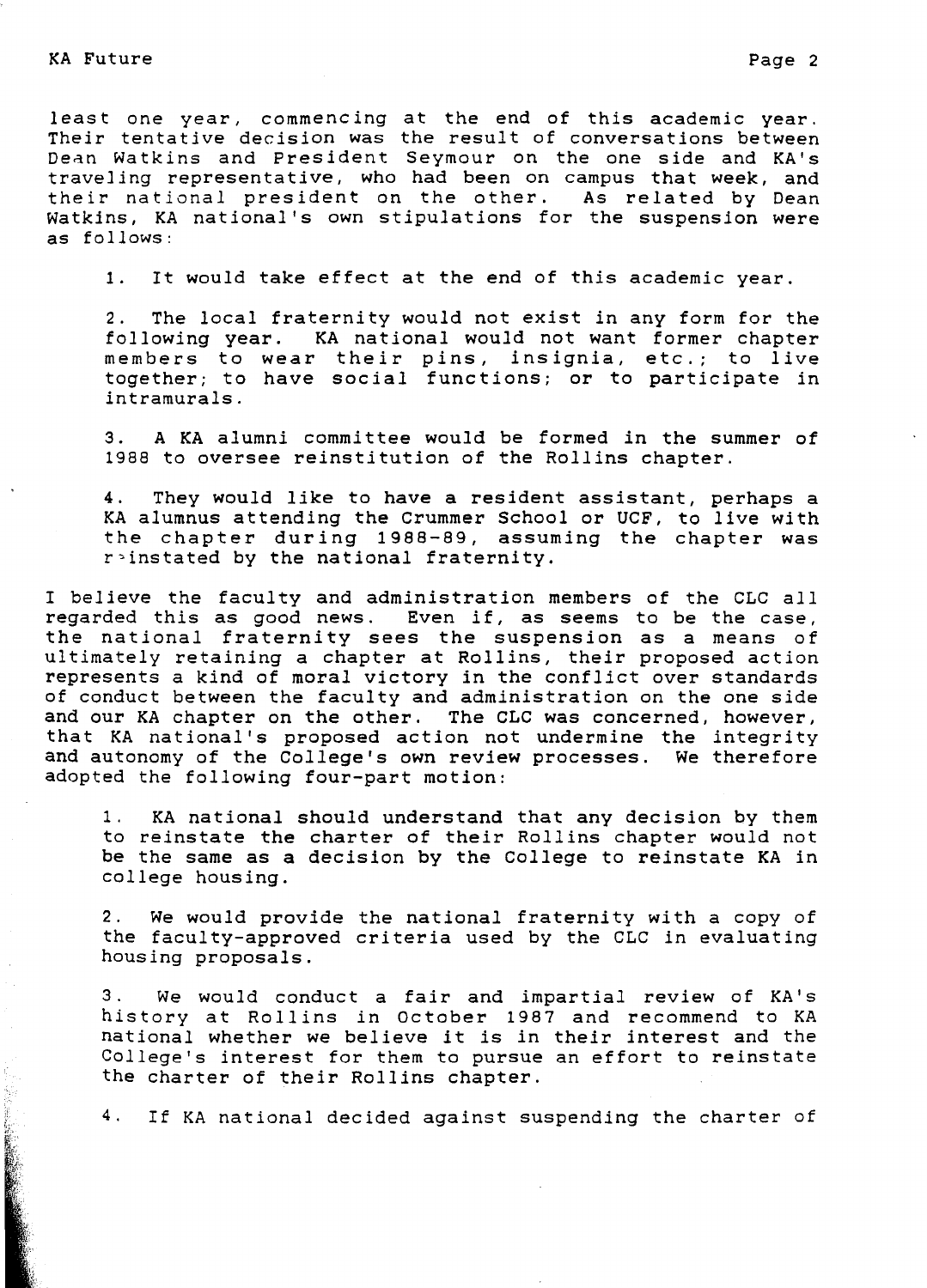their Rollins chapter before the April 29 faculty meeting, the Chair of the CLC was authorized to present to the faculty a motion to withdraw recognition from KA as a recognized campus organization.

At the April 30 meeting of the CLC, Dean Watkins reported that, despite verbal assurances from KA national, we did not yet have anything in writing committing them to the proposed suspension. (Dean Watkins had sent a letter to the president of KA national on April 27 in which she offered her understanding of the terms of the suspension and asked for written confirmation, but she had not yet received a response.) Concerned about a possible delay, the CLC agreed to the following:

1. to place a motion on the agenda of the next faculty meeting (attached) withdrawing recognition from KA as a recognized campus organization; and

2. to authorize Dean Watkins to apprise KA national that we would request a faculty vote on this motion if we did not receive written confirmation, before our next faculty meeting, of their intention to suspend the charter of their Rollins chapter at the end of this academic year.

It was also agreed at our April 30 meeting that, instead of relying on KA national's stipulations, we should adopt our own guidelines regarding what the local chapter could and could not do during the period of its suspension. It was decided that because the wearing of fraternity insignia, etc. is probably a protected form of "free speech," we should not seek to enforce KA national's prohibition against such actions. We did agree, national's prohibition against such actions. however, that members of the suspended KA chapter

1. could not live together in the same housing unit;

2. could not have group social functions; and

3. could not participate in intramurals as a group.

Further, it was agreed

4. that violation of the above guidelines would be considered in relation to any subsequent request to reinstate KA in group housing.

Attached *is* a motion, labelled Motion #1, calling for withdrawal of recognition from KA as a recognized campus organization. **we** do not receive written confirmation from KA national before our May faculty meeting, I will submit this motion for a vote of the faculty. It should therefore be included in the agenda items distributed to faculty.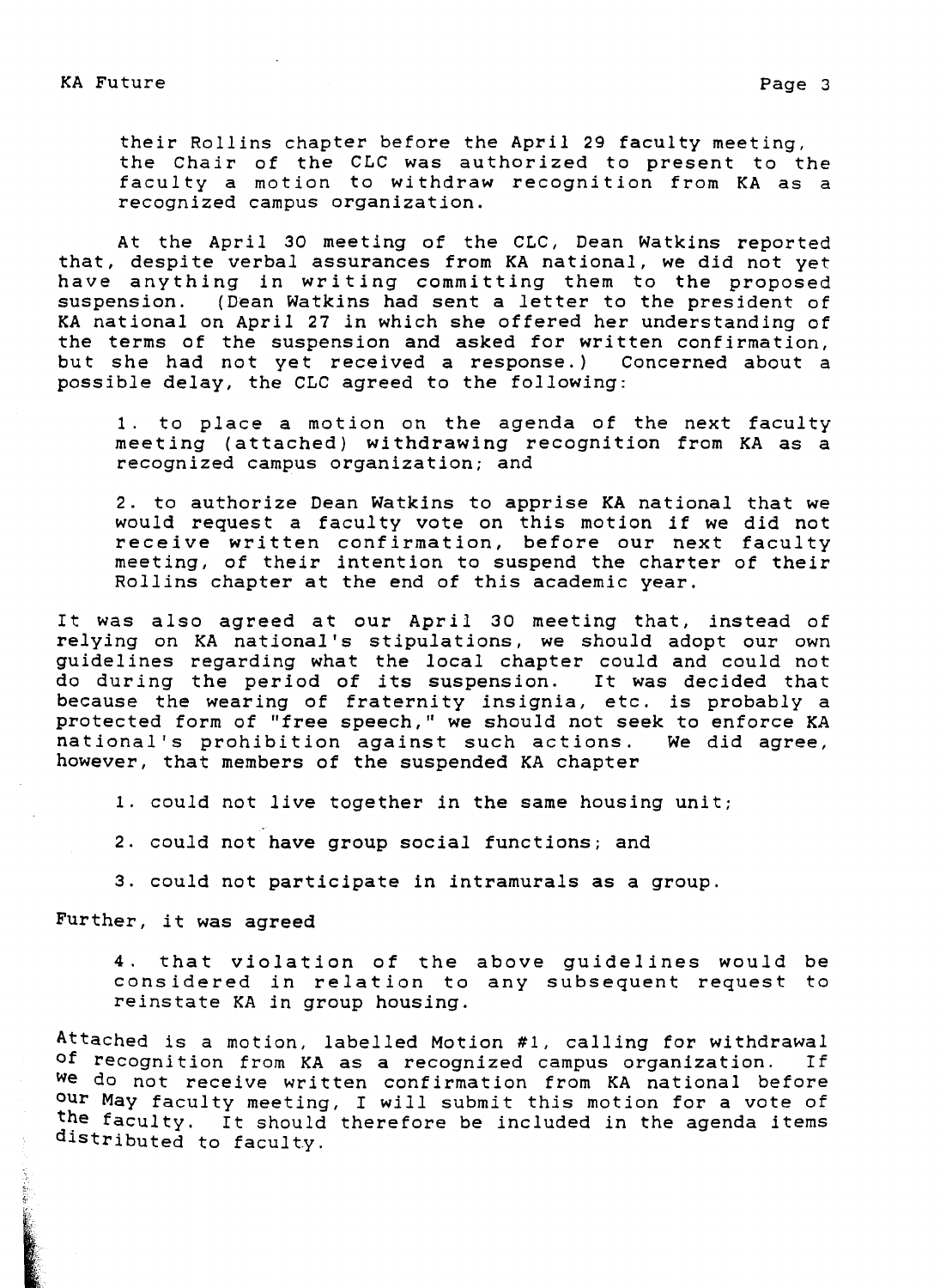KA Future **Page 4** 

I am also attaching a second motion, labelled Motion #2, calling for a faculty vote on whether, after a period of suspension, KA should be permitted to again become a recognized campus organization. This motion, which was unanimously approved by the CLC, was drafted after numerous conversations with faculty colleagues who expressed the view that, since 55 faculty members initiated the complaint against KA, the faculty as a whole deserves a voice in the fraternity's future at Rollins. The committee would like this motion included in the agenda items distributed to faculty.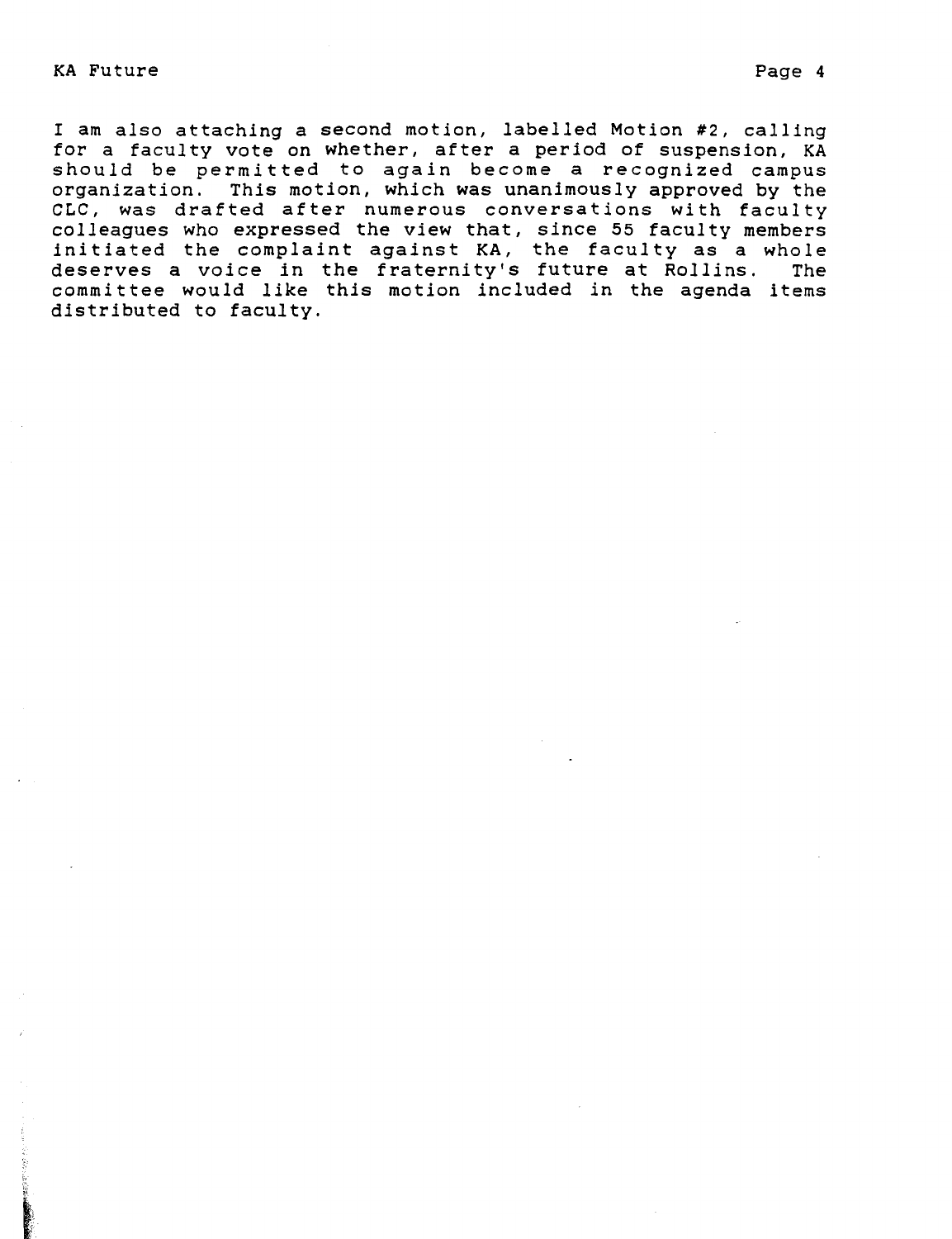### **MOTION** #1

**N.B.:** *This* motion was accepted by the Campus Life Committee (5- 1-2) as part of a four-part motion concerned with KA national's proposed suspension of the charter of their *Rollins* chapter. This motion *will* only be offered if KA national does not provide a written confirmation of their decision to suspend their *Rollins*  chapter for a period of at least one year, commencing at the end of this academic year.

WHEREAS there has been a *long* history of misbehavior by Kappa Alpha fraternity at *Rollins* College;

WHEREAS recent actions by the fraternity indicate that the fraternity is no longer deserving of membership *in* the Rollins community; and

WHEREAS KA national fraternity has not provided written confirmation before this May faculty meeting of its decision to suspend the charter of the *Rollins* KA chapter, commencing at the end of this 1987-88 academic year, for a period of at least one year;

BE IT RESOLVED THAT:

The faculty wishes to withdraw recognition from Kappa Alpha fraternity as a recognized student organization.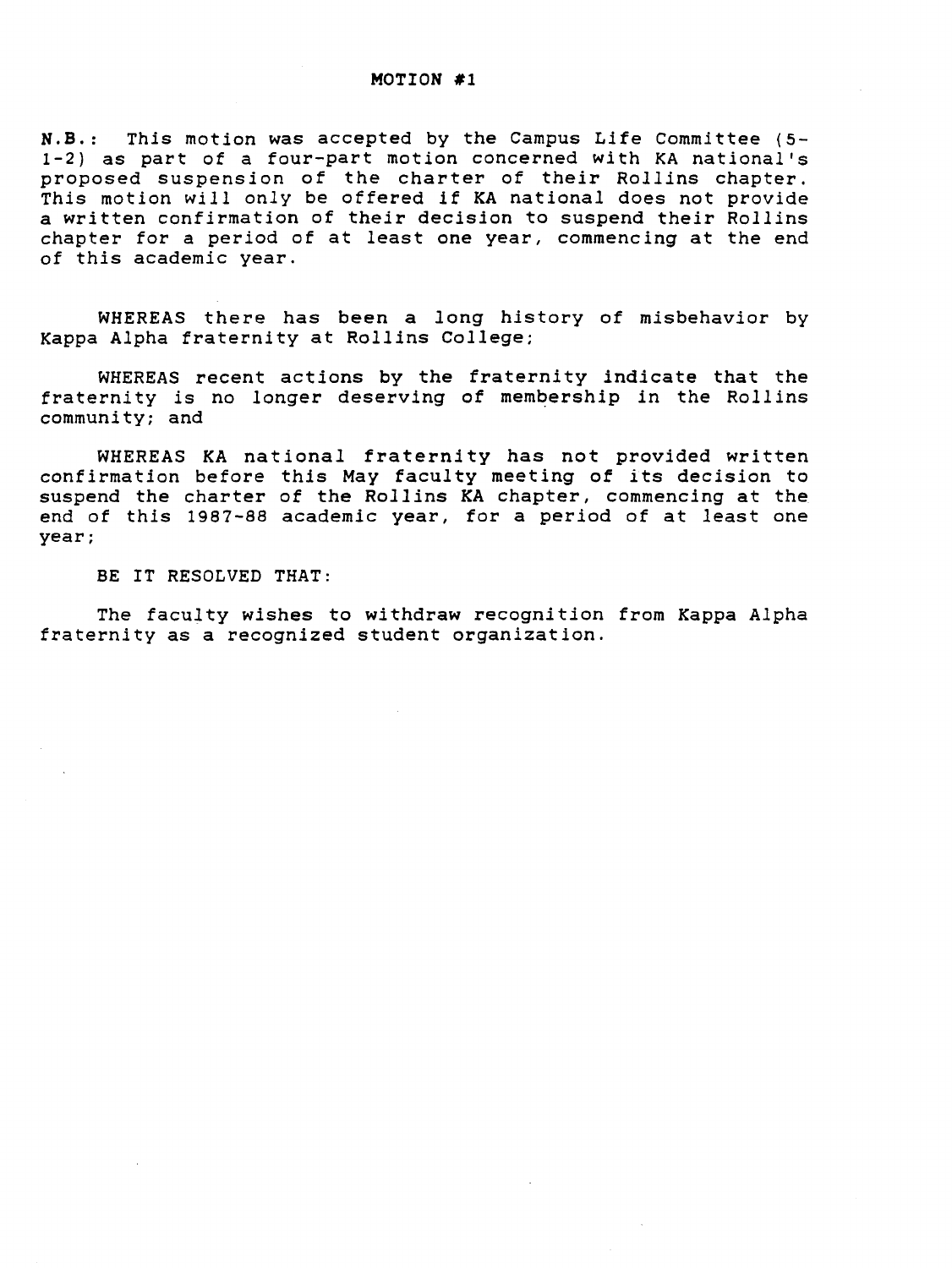**N.B.:** This motion, which was unanimously accepted by the Campus Life Committee, will be introduced if KA national fraternity does agree in writing to suspend the charter of its Rollins charter.

WHEREAS there has been a long history of misbehavior by Kappa Alpha fraternity at Rollins;

WHEREAS the Kappa Alpha national fraternity has elected to suspend the charter of their Rollins chapter, effective at the end of this academic year, for a period of at least one year;

WHEREAS the Campus Life Committee has agreed to conduct a fair and impartial review, commencing in October 1987, of Kappa Alpha's history at Rollins and to make a recommendation to the Kappa Alpha national fraternity on whether it is *in* the College's interest and their interest for them to seek to reinstate their Rollins chapter;

BE IT RESOLVED **THAT:** 

1. The Campus Life Committee, after carrying out the aforesaid review, make a report and recommendation to the faculty on whether Kappa Alpha should be permitted to again become a recognized campus organization; and

2. That Kappa Alpha not be allowed to again become a recognized campus organization without an affirmative vote of the faculty.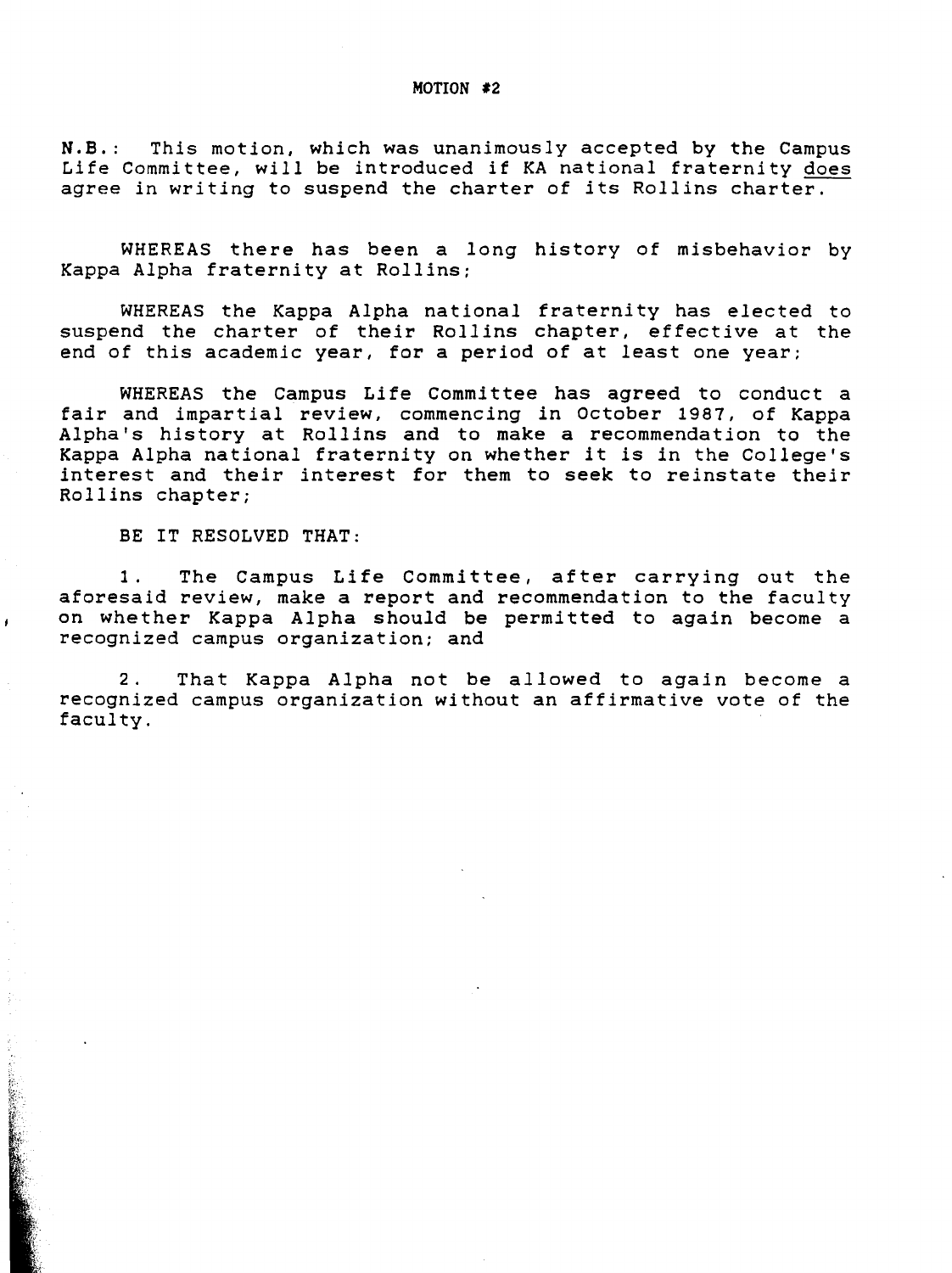From: James W. Small, Chair of the Faculty

To: Members of the undergraduate Faculty, President Seymour, Provost DeNicola, Deans Erdmann,' Straumanis, Watkins, Miller, Archives

subject: Annual Report on College Governance

As required by the Bylaws, I am submitting the following report on the activities of College Governance during the 1986-1987 academic year.

The Steering Committee of the College is concerned with both governance and the setting of the agenda for Faculty meetings. The latter involves review of the work of other committees to determine if proposals are ready to be voted on by the Faculty. In regard to the former duty, several major changes were proposed in the Bylaws during this academic year. The first originated in the Steering Committee and involved a change in membership of the curriculum Committee. Under the new arrangement the Faculty will be represented by 6 members, 2 at large and one from each division, voted on by the entire Faculty. There was also a requirement that the elected members be at least in their third<br>year of teaching at Rollins at the time of election. A second year of teaching at Rollins at the time of election. Bylaw change gives the Steering Committee the responsibility for replacing vacancies on standing Committees. A third Bylaw change established a Master of Liberal Studies Committee to oversee that program in SCE. The Faculty later approved a governance proposal<br>for the MLS program. A fourth Bylaw change involved a redefini-A fourth Bylaw change involved a redefinition of Faculty contract lengths making a two year period standard. The final Bylaw change involved a redefinition of the Duties of the Continuing Education Committee to encompass both standards and curriculum issues in that school. Representation standards and curriculum issues in that school. from the College Standards and Curriculum Committees were also added to that Committee. This Bylaw change was developed by the Continuing Education Committee after the Steering Committee noted problems with a Curriculum Committee proposal to restructure the Standards and Curriculum Committees so that SCE would be better represented. All these Bylaw changes were passed by the Faculty.

The Steering and Curriculum Committees met jointly on October 24, 1986 to consider personnel requests for the 1987-1988 academic year. It was recommended by this group that 16 positions (including replacements for retirements and sabbaticals) requested by the Foreign Language, Math, Economics, Chemistry, and Philosophy/Religion, English, and Education Departments must<br>be funded. A single position for an Africanist was approved for A single position for an Africanist was approved for either Environmental Studies, History, or Anthropology. The committees suggested that positions in Business Studies should not be funded until problems of that department could be studied.<br>A new position in Chemistry was not approved. These recommenda-A new position in Chemistry was not approved. tions were sent to Dean Straumanis for further action.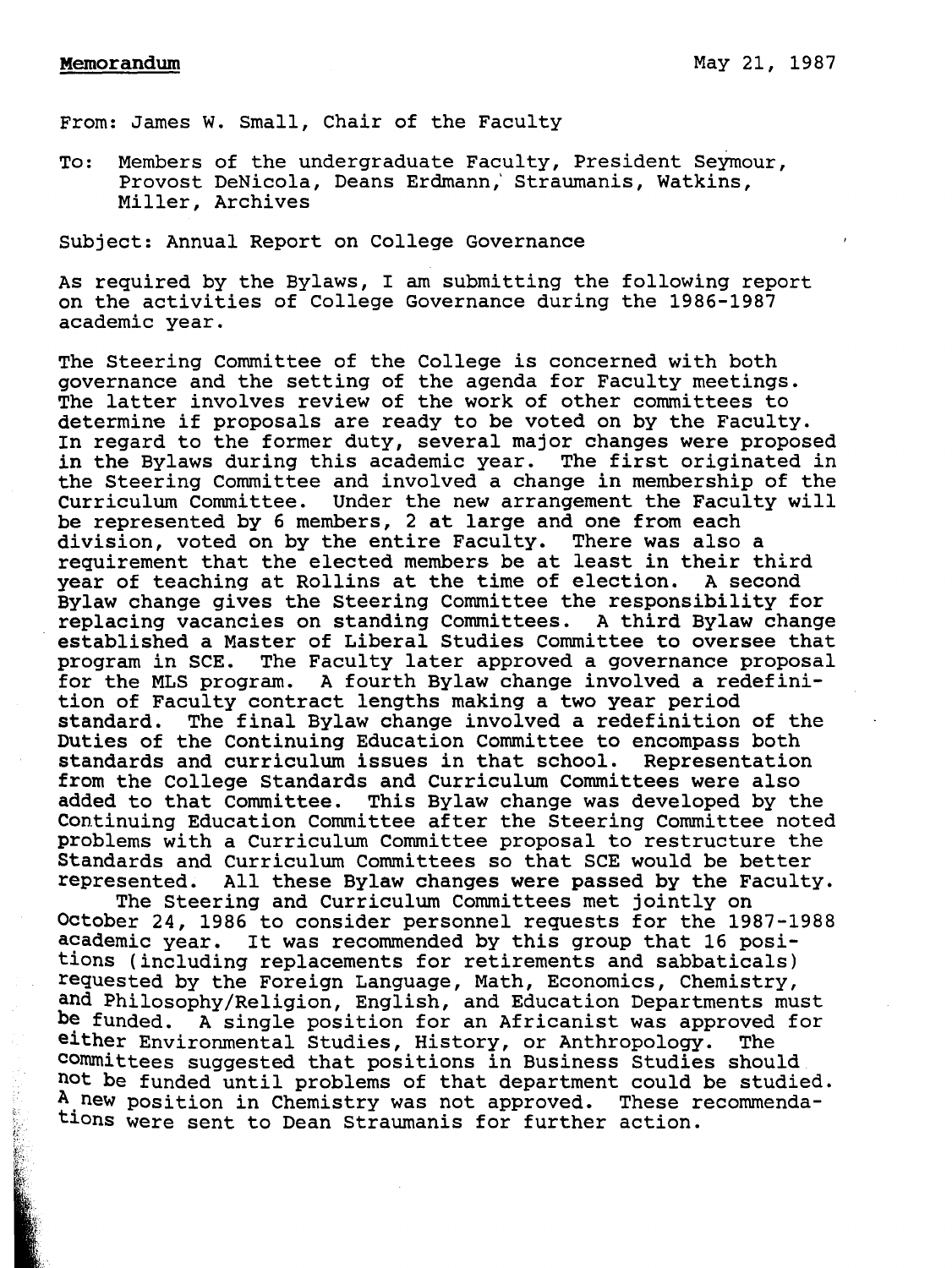The Steering committee reviewed the problems of the Business studies Department over the past four years and decided to recommend receivership to the administration. The administration accepted the recommendation and reported it to the Faculty on November 19, 1986 A study group of Deans, two Faculty, and a single student was established by the administration to investigate possible means of solving some of that Department's problems. The recommendations of that group were not accepted by<br>the Faculty. The Steering Committee then reviewed the matter. The Steering Committee then reviewed the matter, held a colloquium, and recommended that a search committee be established to find a new head, the Curriculum Committee establish a task force to review the curriculum of that department, and that the Department remain in receivership until the Steering Committee determined that it could govern itself. This proposal was accepted by the Faculty.

The Steering committee established a task force to review some of the problems associated with the separation of duties for Curriculum and Standards. Twelve problem areas were determined and most have been sent to the appropriate Committees for further<br>study. The Chair of the Faculty believes that one continuing The Chair of the Faculty believes that one continuing problem area, that of exceptions to academic policies, needs to be looked at more thoroughly next year by the Steering Committee. Perhaps a more complete discussion of the types of cases that go to each committee should be placed in the appropriate handbook. The question of the structure of the Standards Committee may also need further review. Feedback from the Faculty would be helpful in this regard.

The Curriculum Committee had another busy year reporting legislation that established minors in African/Afro-American Studies and Irish Studies, required students to elect a major by the advisement period of the Sophomore year, and disallowed the use of AP credit for distribution requirements. An advisor use of AP credit for distribution requirements. evaluation form with guidelines for its use, and a resolution establishing a new natural Science (O and P) requirement, a revised exam policy, and a proposal for a Florida School-College Partnership were also approved by the Committee and Faculty. The Curriculum Committee also established a Business Studies curriculum task force and Jack Lane was appointed to the search committee for Business Studies. The curriculum Committee also spent much time reviewing new courses and reviewing appeals on requirements.

The Faculty Compensation and Professional Development Committee had a banner year with a proposal for a new salary policy, a proposal for distribution of funds for 1987-88 salary increases, and a method of calculating faculty loads. All were passed but a sunset resolution on the loads policy was added by the Faculty.

The Intercollegiate Committee completed a NCAA required study of Athletic Programs at Rollins, worked on a policy on drug testing, and developed a policy on class absences by Athletes. The Chair of the Faculty has requested that the class absence Policy be submitted to Steering. A proposal to commend the Men's and Women's Basketball Teams on an exceptional season was written by this committee and approved by the Faculty.

**REALWAY**